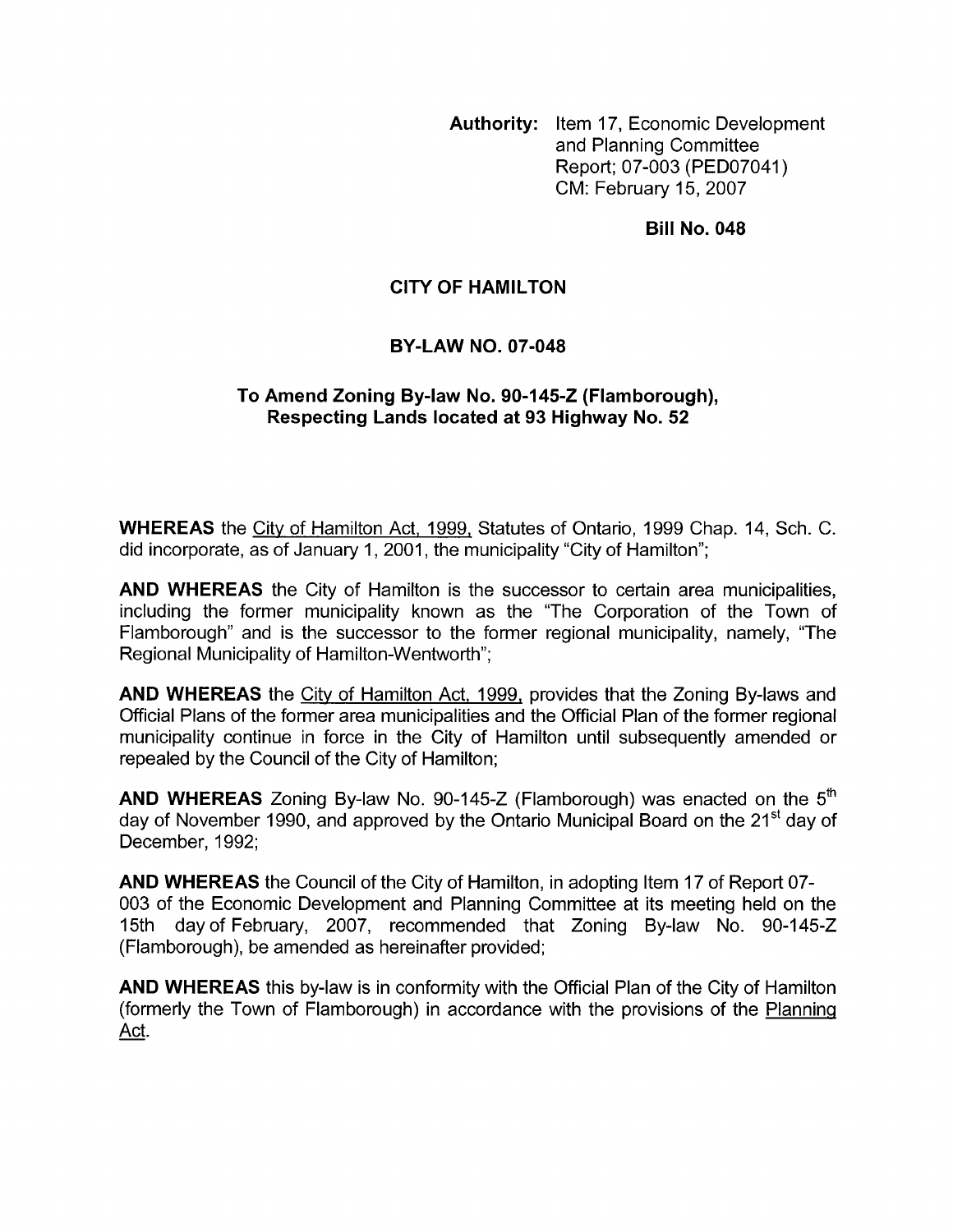**NOW THEREFORE** the Council of the City of Hamilton enacts as follows:

- 1. That Schedule "A-25" attached to and forming part of Zoning By-law No. 90-145-2 (Flamborough), as amended, is hereby further amended by:
	- a) changing **Block "1"** from the "03" (Recreational Open Space) Zone to the "A" (Agricultural) Zone; and,
	- b) changing **Block "2"** from the "03" (Recreational Open Space) Zone to the "03-9" (Recreational Open Space) Zone;

the extent and boundaries of which are shown on a plan hereto annexed as Schedule "A".

- 2. Section 26 "03" (Recreational Open Space) Zone of Zoning By-law No. 90- 145-2, is hereby amended by adding the following subsection:
	- "26.3.9 "03-9" (See Schedule A-25)

Permitted Uses

- (a) Notwithstanding Section 26.1 (b), an accessory dwelling unit for maintenance and/or security purposes shall be prohibited.
- (b) All other zone provisions of Subsection 26.2 shall apply."
- 3. The Clerk is hereby authorized and directed to proceed with the giving of notice of the passing of this by-law, in accordance with the Plannina Act.

**PASSED and ENACTED** this 15<sup>th</sup> day of February, 2007.

Fred Eisenberger Mayor **Clerk** 

**Revin C. Christenson** 

ZAC-06-70